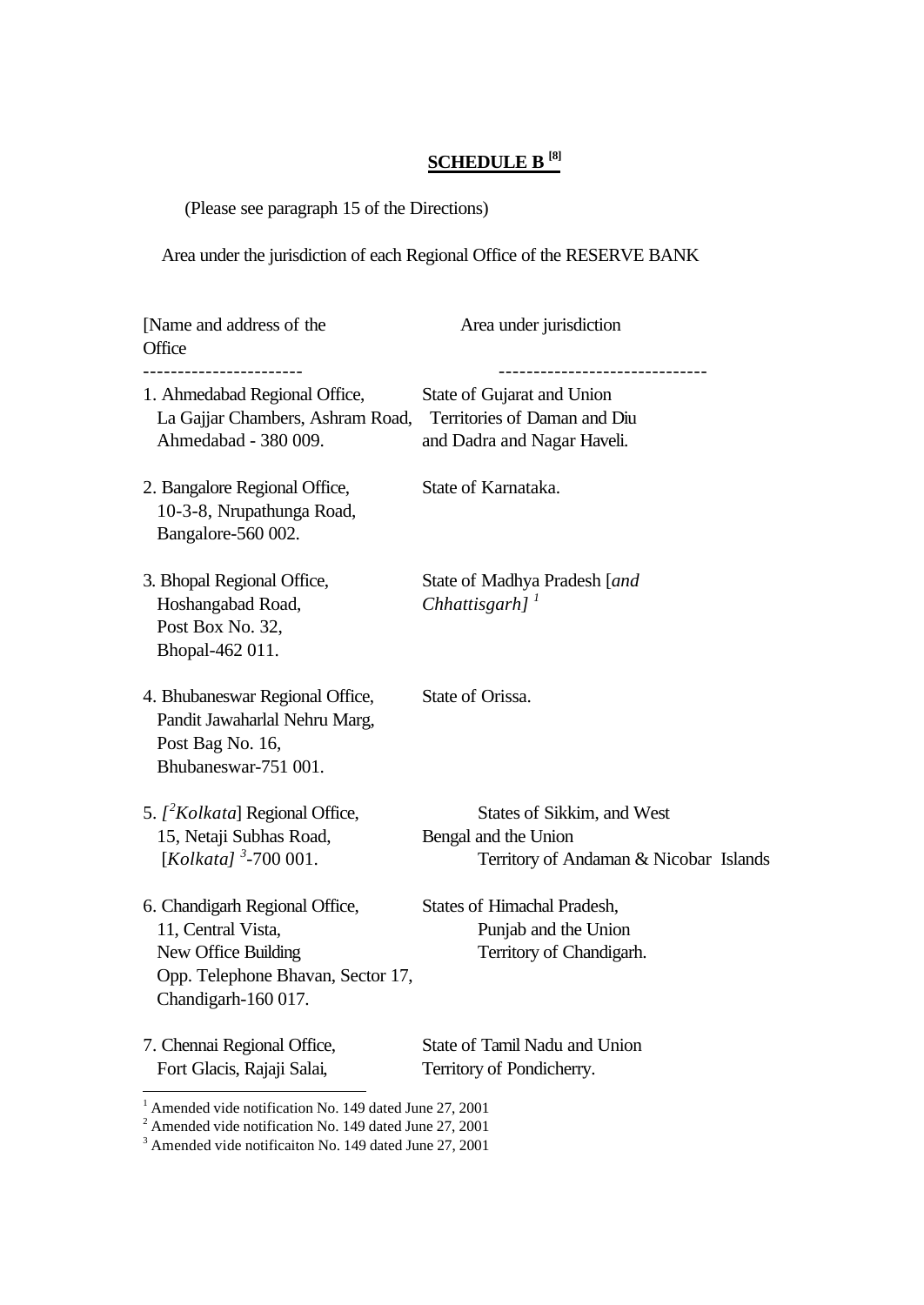Chennai-600 001.

| 8. Guwahati Regional Office,<br>Station Road, Pan Bazar,<br>Post Box No. 120,<br>Guwahati-781 001.           | States of Arunachal Pradesh,<br>Assam, Manipur, Meghalaya,<br>Mizoram, Nagaland and Tripura. |
|--------------------------------------------------------------------------------------------------------------|----------------------------------------------------------------------------------------------|
| 9. Hyderabad Regional Office,<br>6-1-56, Secretariat Road,<br>Saifabad, Hyderabad-500 004.                   | <b>State of Andhra Pradesh.</b>                                                              |
| 10. Jaipur Regional Office,<br>Ram Bagh Circle,<br>Tonk Road, P. B. No. 12,<br>Jaipur-302 004.               | State of Rajasthan.                                                                          |
| 11. Jammu Regional Office,<br>Rail Head Complex,<br>Post Bag No.1,<br>Jammu-180 012.                         | State of Jammu and Kashmir.                                                                  |
| [12. Kanpur Regional Office<br>Mahatma Gandhi Marg,<br>Kanpur - 208 001                                      | State of Uttar Pradesh and<br>Uttaranchal $l^4$                                              |
| 13. Mumbai Regional Office,<br>Garment House, 4th Floor,<br>Dr. Annie Besant Road,<br>Worli, Mumbai-400 018. | State of Goa and Maharashtra                                                                 |
| 14. New Delhi Regional Office,<br>6, Sansad Marg,<br>New Delhi-110 001.                                      | State of Haryana,<br><b>National Capital Territory</b><br>of Delhi                           |
| 15. Patna Regional Office,<br>South of Gandhi Maidan<br>Post Bag No. 162,<br>Patna-800 001.                  | State of Bihar [and Jharkhand] <sup>5</sup>                                                  |

<sup>&</sup>lt;sup>4</sup> Amended vide notification No. 149 dated June 27, 2001<br><sup>5</sup> Amended vide notification No. 149 dated June 27, 2001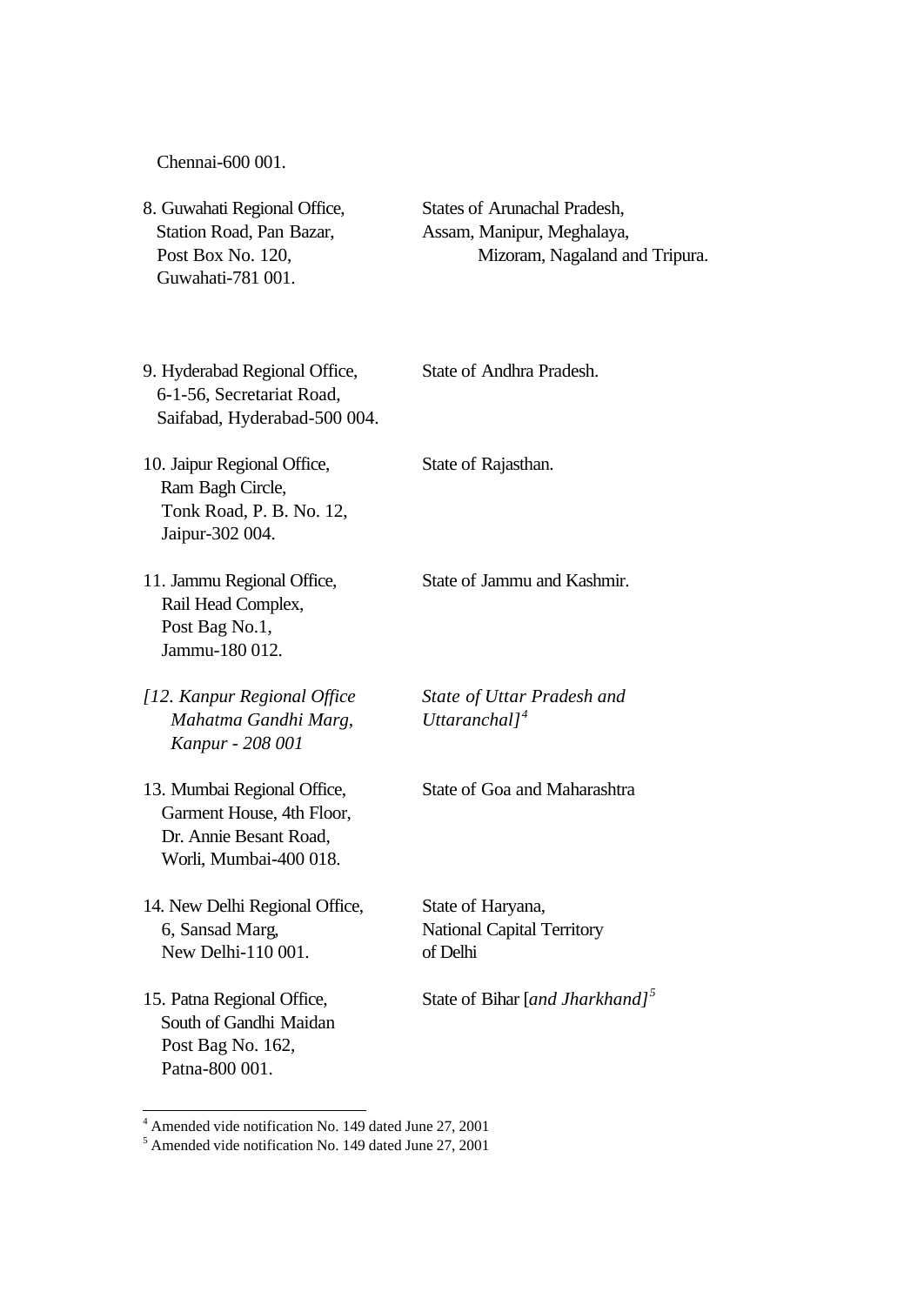16. Thiruvananthapuram State of Kerala and Union Regional Office, Bakery Territory of Lakshadweep. Junction, Thiruvananthapuram-695 033.{{55-6}}]

===============================================================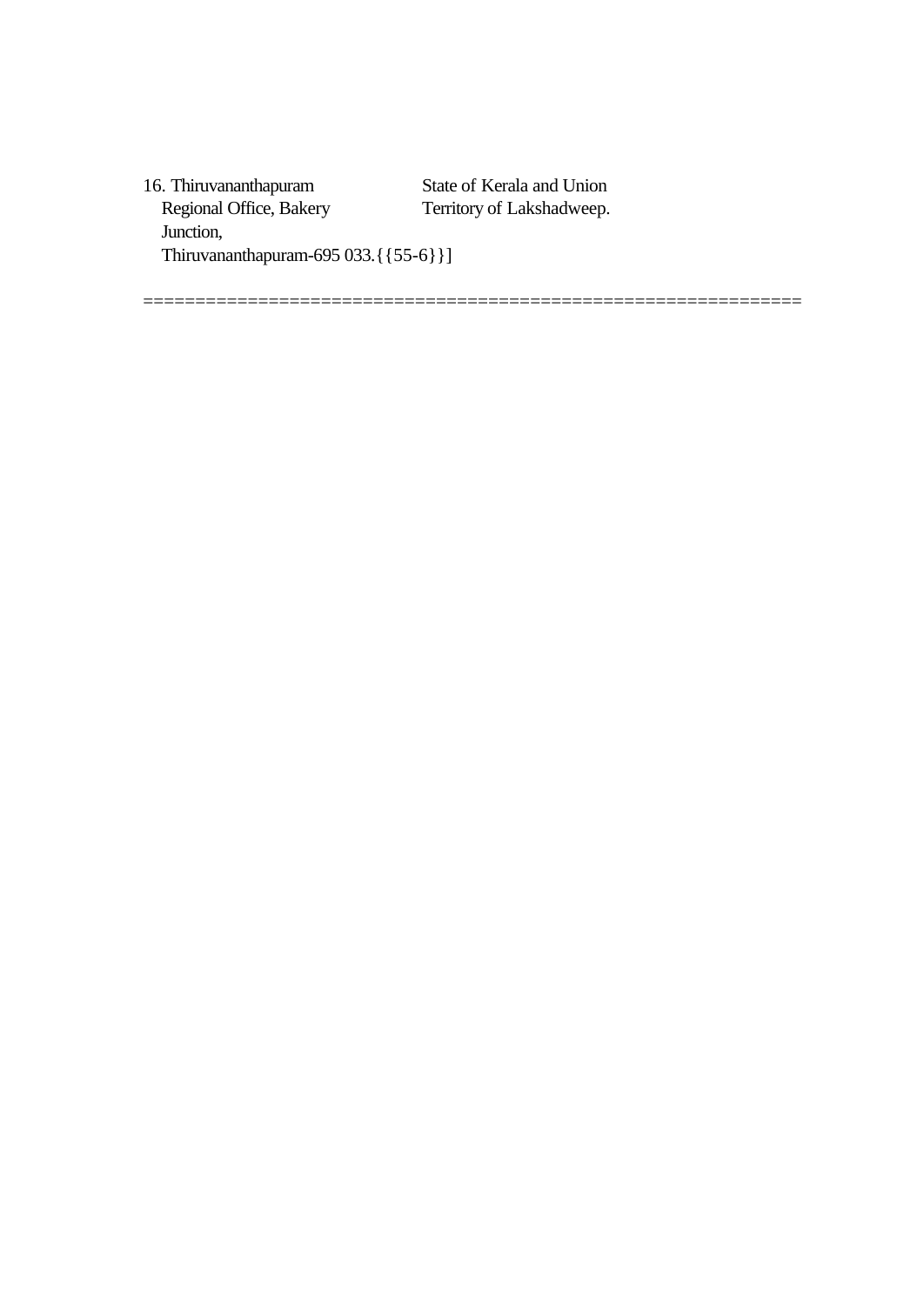## **SCHEDULE C**

(Please see paragraph 17 of the directions)

Reserve Bank of India Department of [Supervision] **[6]** Calcutta/[Mumbai] **[5]** /Bangalore/New Delhi

- 1. Name of the company Address i) Registered Office ii) Administrative Office
- iii) Branch Office (s)
- 2. Date of incorporation
- 3. Board of Directors

A) Name of the Directors With residential address

- i)
- ii)
- iii)

B) Names and residential addresses of principal officers of the company with designation

- 4. An up-to-date copy of Memorandum & Articles of Association duly attested by a Director
- 5. Particulars of the types of schemes run/proposed to be carried on by the company (such as rate of return, period of deposit). (Pamphlets, literature should be attached)
- 6. Copy of the draft advertisement proposed to be issued.
- 

7. Capital structure : (Amounts in lakhs of rupees)